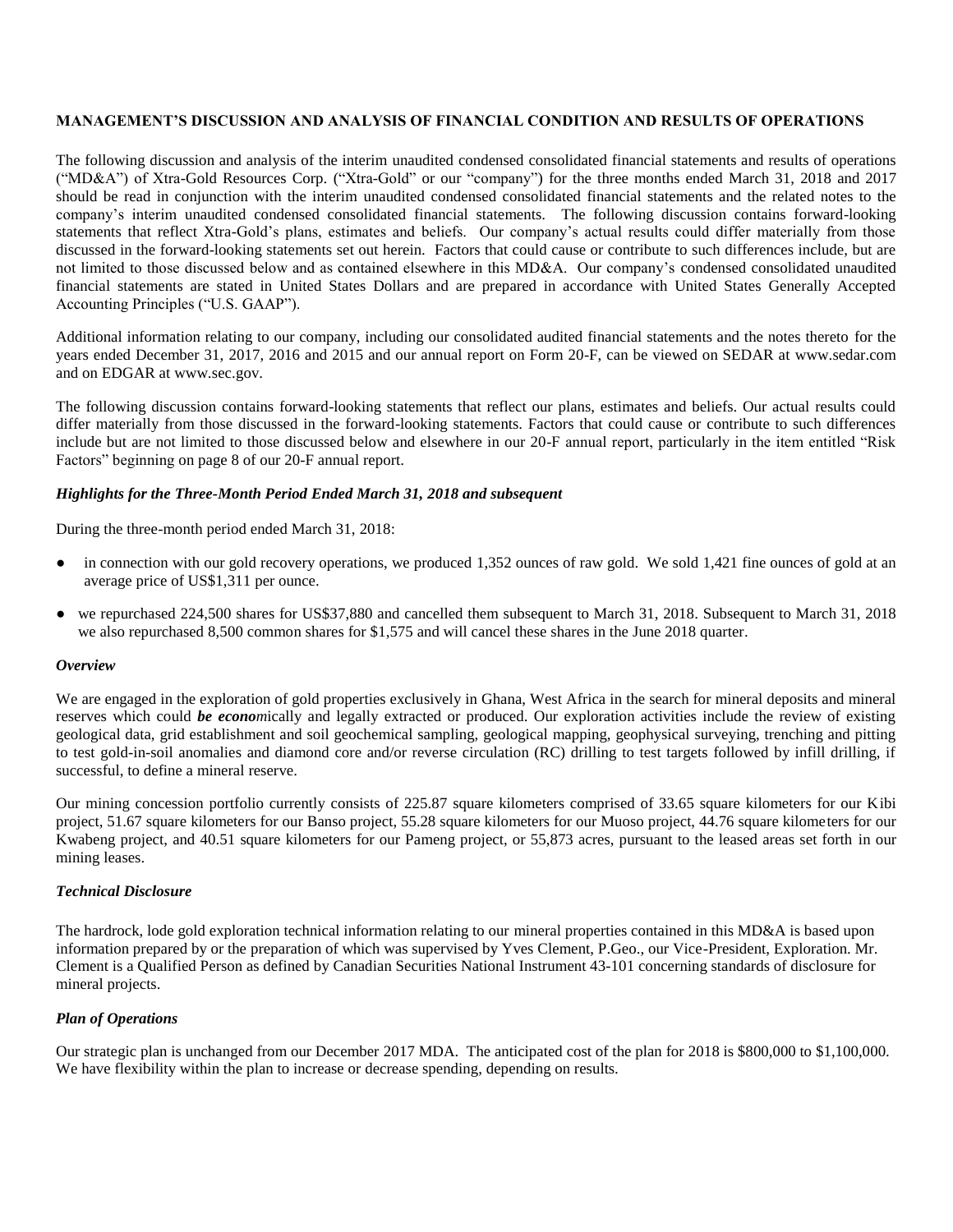#### *Trends*

Gold prices closed in 2017 at \$1,291 per ounce, above the 2017 average of \$1,257 per ounce. The low for 2017 occurred in January. We continue to see positive indicators for gold prices in the future.

Comments from the World Economic Forum in Davos indicated concern that growth in the U.S. and Europe is not sustainable. Tightening by central banks could complicate efforts to sustain growth. Some commodity analysts believe that these economic conditions are very positive for the gold market.

Gold does well in times of uncertainty. National, corporate and individual debt levels increase this uncertainty and leave less room to safely manage any potential crisis.

Gold prices per ounce over the March 31, 2018 quarter and previous two years are as follows:

|         | Three<br>months<br>2018 | 2017    | 2016    |
|---------|-------------------------|---------|---------|
| High    | \$1,355                 | \$1,346 | \$1,366 |
| Low     | 1,308                   | 1,151   | 1,077   |
| Average | \$1,329                 | \$1,257 | 1,248   |

The tone for the precious metals market in the near future will depend on the U.S. dollar strength. The US Federal Reserve has indicated that it will continue to increase rates, barring unforeseen circumstances. These increases assume that economic slack exists in the system and that the US economy will continue to expand. Any wobble in the US economy could interfere with the rate increases and create uncertainty about the US economy, which would be good for gold prices.

Overall, a lower U.S. dollar should lead to higher costs in U.S. dollar terms to identify and explore for gold but could be more than offset by higher gold prices, resulting in greater interest in gold exploration companies. Conversely, if the U.S. dollar strengthens further, interest in the gold exploration sector could be reduced.

### *Summary of the last five fiscal years ending December 31*

|                                                                                         | 2017            | 2016            | 2015            | 2014            | 2013            |
|-----------------------------------------------------------------------------------------|-----------------|-----------------|-----------------|-----------------|-----------------|
|                                                                                         | \$              | \$              | \$              | \$              | \$              |
| Operating revenues                                                                      | N <sub>il</sub> | N <sub>il</sub> | N <sub>il</sub> | N <sub>il</sub> | N <sub>il</sub> |
| Consolidated gain (loss) for the period                                                 | 453,932         | (467,711)       | (391, 723)      | (687, 057)      | (750, 942)      |
| Net loss (gain) attributable to non-controlling interest                                | (98,077)        | (13, 173)       | (35, 642)       | (6, 842)        | 8,849           |
| Net gain (loss)<br>Xtra-Gold Resources Corp.                                            | 355,855         | (480, 884)      | (427, 365)      | (693,899)       | (742,093)       |
| Basic and diluted income (loss) attributable to<br>common shareholders per common share | 0.01            | (0.01)          | (0.01)          | (0.02)          | (0.02)          |
| Total current assets                                                                    | 1,825,775       | 1,593,038       | 1,049,334       | 1,124,733       | 1,717,195       |
| Total assets                                                                            | 3,328,082       | 2,895,984       | 2,491,603       | 2,713,212       | 3,616,752       |
| Total current liabilities                                                               | 443,457         | 486,613         | 391,750         | 327,193         | 311,904         |
| <b>Total liabilities</b>                                                                | 443,457         | 486,613         | 391,750         | 327,193         | 515,299         |
| Working capital                                                                         | 1,382,318       | 1,106,425       | 657,584         | 797,540         | 1,405,291       |
| Capital stock                                                                           | 47,782          | 48,174          | 45,622          | 45,811          | 46,264          |
| Total equity                                                                            | 2,884,625       | 2,409,371       | 2,099,853       | 2,386,019       | 3,101,453       |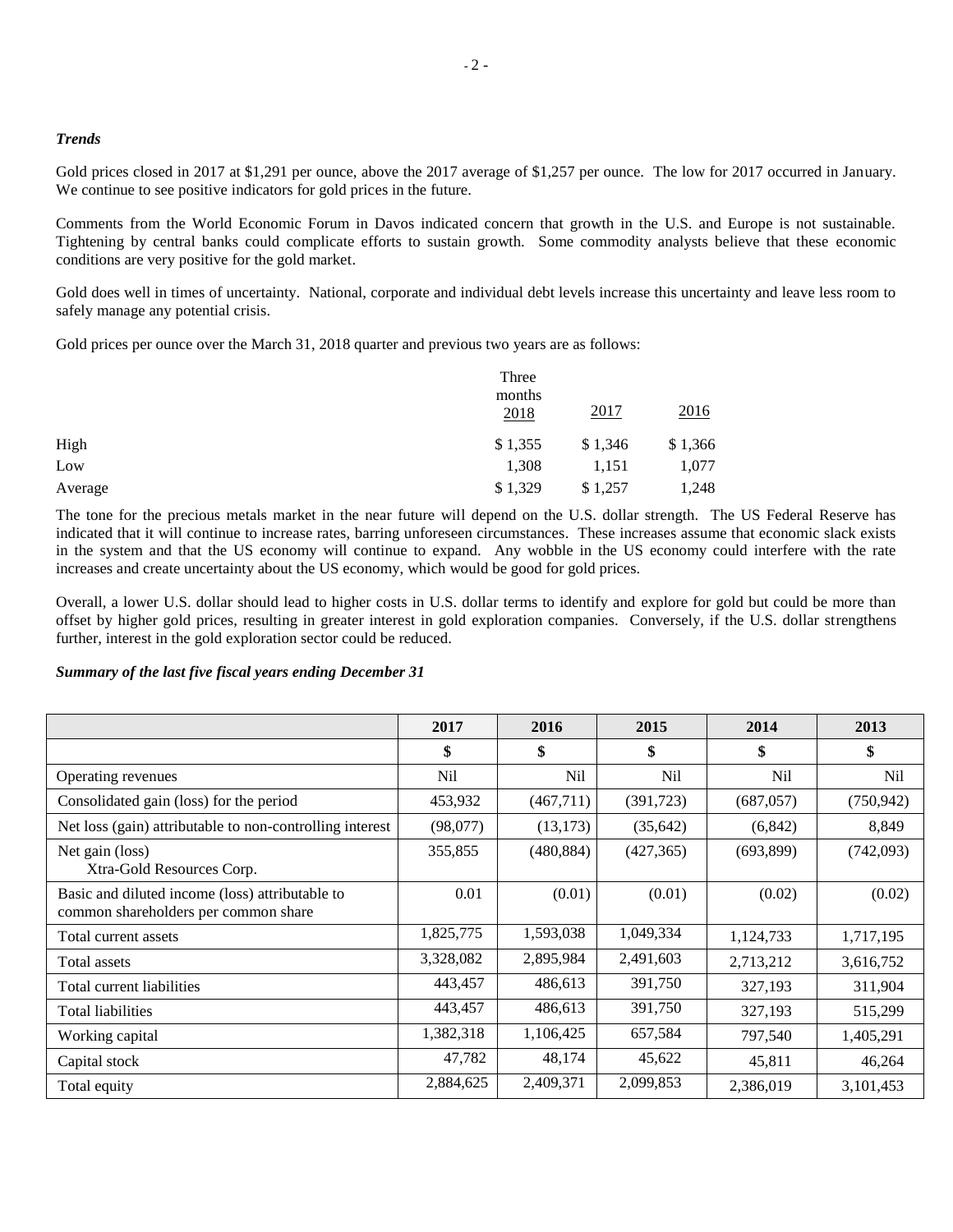| Total Xtra-Gold Resources Corp. stockholders' equity                      | 3,712,649  | 3,335,472  | 3,039,127  | 3,360,935  | 4,083,211    |
|---------------------------------------------------------------------------|------------|------------|------------|------------|--------------|
| Dividends declared per share                                              | Nil        | Nil        | Nil        | Nil        | Nil          |
| Basic weighted average number of common shares<br>outstanding             | 47,948,596 | 47,256,630 | 45,721,507 | 45,996,481 | 46, 481, 748 |
| Basic and diluted weighted average number of<br>common shares outstanding | 51,339,216 | n/a        | n/a        | n/a        | n/a          |

### *Summary of Quarterly Results*

| <b>Three Months Ended</b> | <b>Net Income (Loss)</b><br>\$ | <b>Basic and Diluted Income</b><br>(Loss) Per Share<br>\$ |
|---------------------------|--------------------------------|-----------------------------------------------------------|
|                           |                                |                                                           |
| March 31, 2018            | \$593,929                      | \$0.01                                                    |
| December 31, 2017         | 177,977                        | (0.00)                                                    |
| September 30, 2017        | (105, 484)                     | (0.00)                                                    |
| June 30, 2017             | 329,625                        | 0.01                                                      |
| March 31, 2017            | (46,263)                       | (0.00)                                                    |
| December 31, 2016         | (2,641)                        | (0.00)                                                    |
| September 30, 2016        | (152,070)                      | (0.00)                                                    |
| June 30, 2016             | (296,068)                      | (0.01)                                                    |
| March 31, 2016            | (30, 105)                      | (0.00)                                                    |

# *Results of Operations for the Three Months Ended March 31, 2018 as Compared to the Three Months Ended March 31, 2017*

Our company's net income for the three months ended March 31, 2018 was \$593,929 as compared to a net loss of \$46,263 for the three months ended March 31, 2017. Most of the increase resulted from gold recovery results in the March 2018 quarter.

Our company's basic and diluted net income per share for the three months ended March 31, 2018 was \$0.01 compared to a net loss of \$0.00 per share for the three months ended March 31, 2017. The weighted average number of shares outstanding was 47,782,417 basic and 51,641,417 fully diluted at March 31, 2018 compared to 48,178,839 for the three months ended March 31, 2017. The decrease in the weighted average number of shares outstanding can be mostly attributed to the repurchase of shares over 2017 and 2018 to date.

We incurred expenses of \$241,438 in the three months ended March 31, 2018 as compared to \$192,755 in the three months ended March 31, 2017. Amortization for the three months ended March 31, 2018 increased to \$29,996 as compared to \$21,990 for the three months ended March 31, 2017, reflecting the purchase of a drill in 2017 and two vehicles (one later in 2017 and one in 2018). General and administrative (**"G&A"**) expenses were \$93,586 in the three months ended March 31, 2018 as compared to \$96,808 in the three months ended March 31, 2017. Increased regulatory costs in 2018 reflect the timing of renewal fees and were partly offset by decreased investor relations costs. Exploration costs increased to \$117,886 as compared to \$73,957 for the three months ended March 31, 2017, primarily due to the costs of operating the drill, rather than not drilling as in 2017. All exploration costs were expensed in the periods.

Exploration activities on the Kibi project during the March 2017 quarter focussed on the continuation of the scout pitting program initiated in the December 2016 quarter; with the ongoing pitting designed to test the subsurface signature of high priority gold-in-soil anomalies to identify follow up trenching and/or drilling targets. A total of 19 scout pits, encompassing 84 channel samples, were manually excavated on the Akwadum North ("Zone 8") and Hillcrest Shear ("Zone 7") gold-in-soil anomalies located on the Apapam Mining Lease and the adjoining Akim Apapam Reconnaissance Licence application, respectively. Exploration work also included the rehabilitation of an approximately 95 metre section of an old scout trench on the Hillcrest Shear grassroots gold target to permit follow up detail geological mapping and channel sampling (86 samples). Compilation of the geological and assay result data is in progress, and the scout pitting / trenching sampling results will be reported upon the completion of the ongoing gold-in-soil anomaly evaluation program.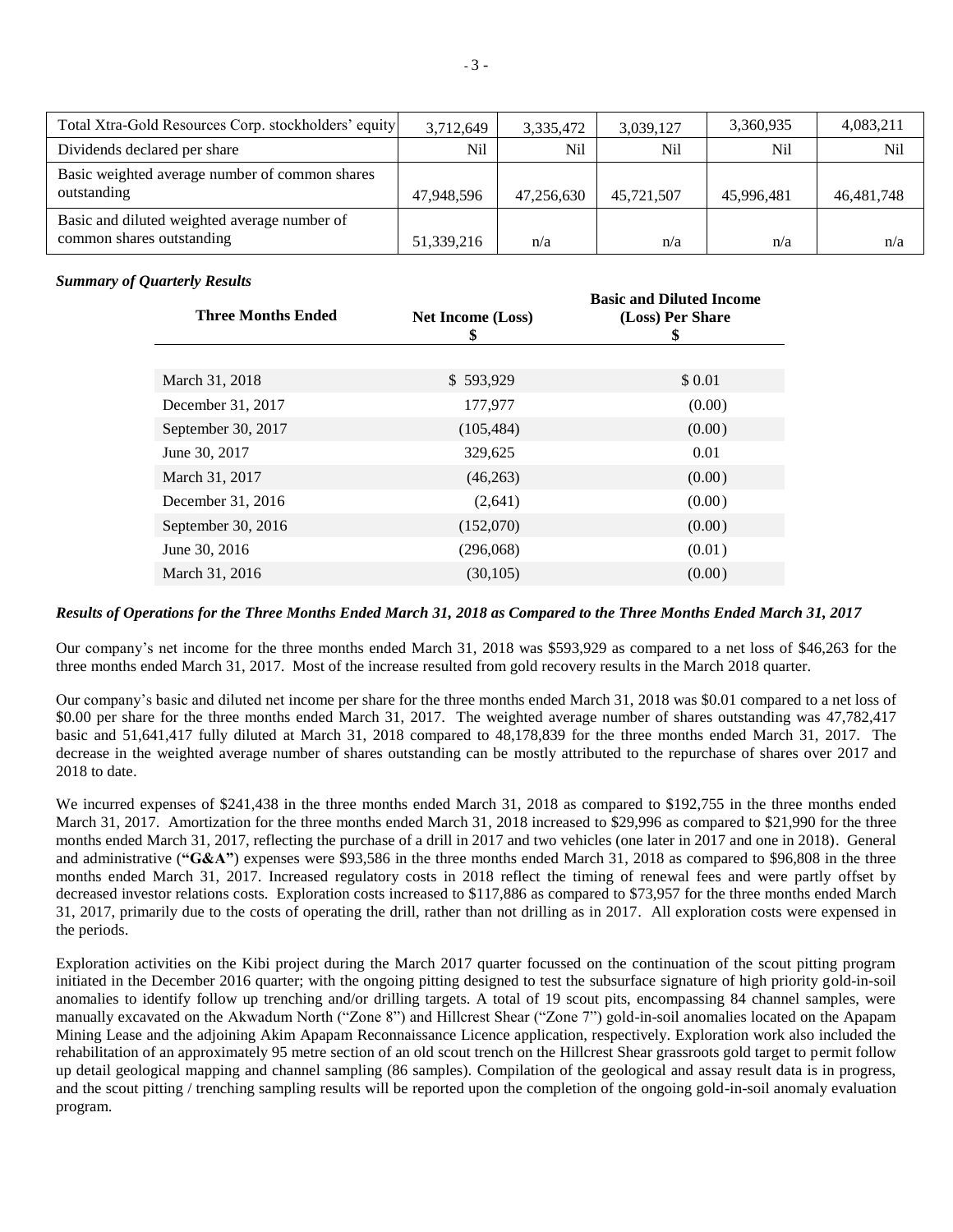In connection with our Banso and Muosu projects, geological compilation was undertaken to identify and/or further advance grassroots targets. We did not conduct any exploration activities on our Kwabeng and Pameng projects during the current reporting period.

We reported a gain of \$925,262 related to other items for the three months ended March 31, 2018 compared to a gain of \$157,039 for the three months ended March 31, 2017. Gold recovery and foreign exchange results created most of the difference.

During the three months ended March 31, 2018, we sold 1,421 ounces of fine gold from our gold recovery operations compared to 446 ounces of fine gold from our share of the placer gold operations received during the three months ended March 31, 2017. Our gold receipts, after royalties, during the three months ended March 31, 2018, generated a gain on gold recovery of \$968,051 (March 31, 2017 – gain of \$144,972). We recovered 1,352 raw ounces of gold during Q1 2018. Gold sales relating to our share of gold is not recognized until the risks and rewards of ownership passed to the buyer. These placer gold recovery operations were contracted to local Ghanaian groups. We pay a 5% government royalty on our gold sales. Using local contractors promotes the local economy while avoiding illegal workings on our projects.

During the three months ended March 31, 2018, our company had a foreign exchange loss of \$24,565 compared to a gain of \$9,404 in the three months ended March 31, 2017 which can be attributed to a stronger U.S. dollar during the quarter against the Canadian dollar and Ghanaian cedi.

Our company recognized a trading and holding loss on marketable securities of \$19,257. Unrealized gains and losses reflect mark-tomarket changes in the investment portfolio during a period. A realized gain is recognized when securities are sold from the investment portfolio, being the difference between the selling price and the purchase price of the security sold. At the time of the sale, any mark-to-market gain or loss which is related to the security sold, previously recognized in unrealized gains and losses, are reversed.

#### **Recent Capital Raising Transactions**

Our activities, principally the exploration and acquisition of properties for gold and other metals, may be financed through joint ventures or through the completion of equity transactions such as equity offerings and the exercise of stock options and warrants.

There were no capital raising transactions in 2018.

During the first quarter of 2017, the Company issued 162,000 shares at CAD\$0.15 per share for cash proceeds of \$18,560 on the exercise of stock options. As the funds were received subsequent to March 31, 2017, \$18,560 was reported as Subscriptions receivable in the Equity section of the Balance Sheet.

#### **Liquidity and Capital Resources**

We are an exploration company focused on gold and associated commodities and do not have operating revenues; and therefore, we must utilize our current cash reserves, income from placer gold sales, income from investments, funds obtained from the exercise of stock options and warrants and other financing transactions to maintain our capacity to meet the planned exploration programs, or to fund any further development activities. There is no certainty that future financing will be available to us in the amounts or at the times desired on terms acceptable to us, if at all.

Cash on hand was reduced by \$66,517 during the three-month period. Most of the cash reduction related to fixed asset purchases and a \$25,000 increase in our reclamation deposit with the Ghana government. Other operating expenses were mostly cash neutral. Cash from operating activities reported an inflow of \$22,995.

During the three-month period ended March 31, 2018, our company repurchased 224,500 shares for \$37,880 and cancelled them subsequent to March 31, 2018. Subsequent to March 31, 2018, we repurchased 8,500 shares at a cost of \$1,575, and these shares will be cancelled in the normal course of business.

At March 31, 2018, current liabilities increased to \$596,611 (December 31, 2017 - \$443,457), mostly due to obligations incurred related to gold sales late in the quarter. Our cash and cash equivalents as at March 31, 2018 were sufficient to pay these liabilities. We believe that our company has sufficient working capital to achieve our 2018 operating plan. However, our losses raise substantial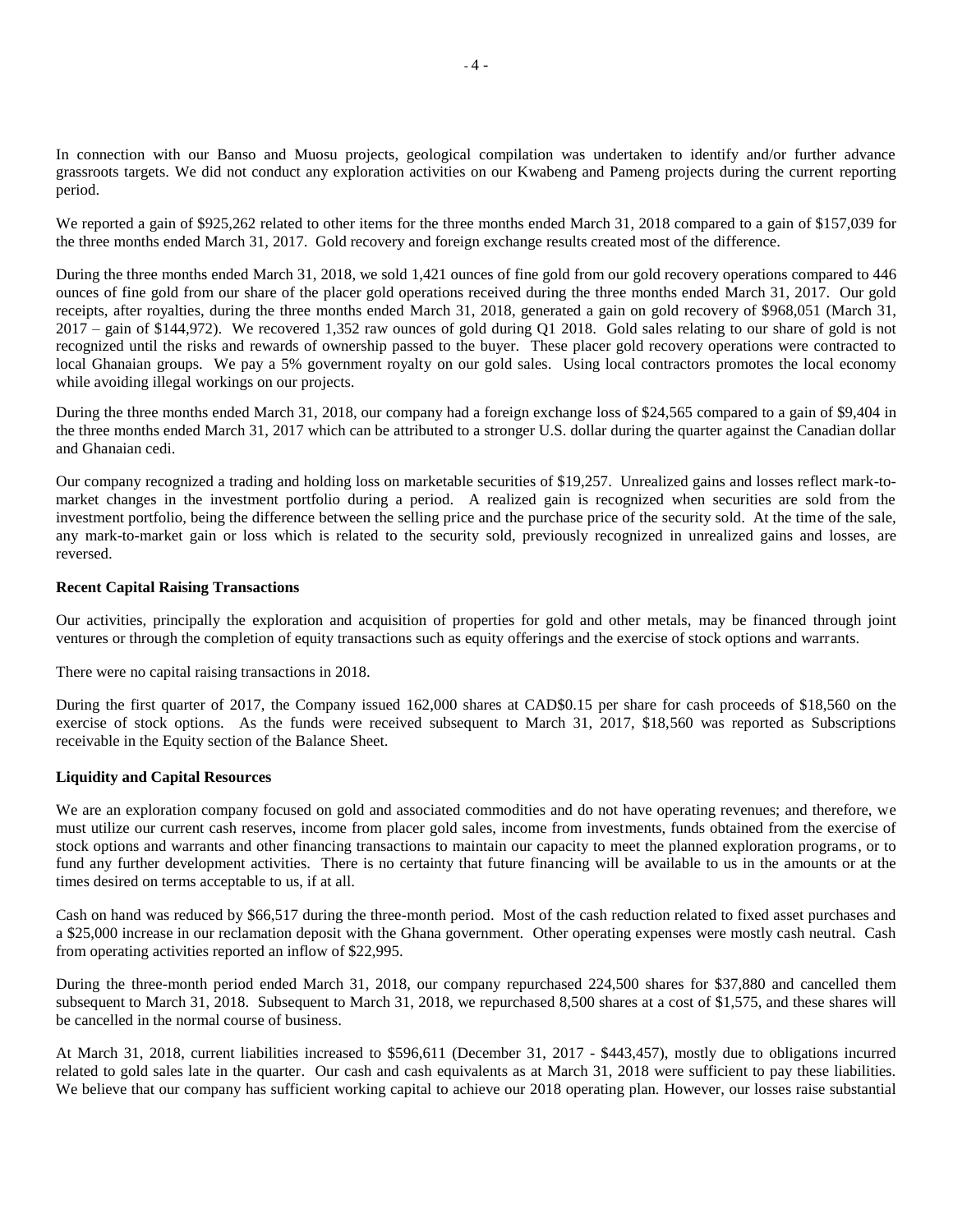doubt about our ability to continue as a going concern. Our auditors have issued an explanatory paragraph in their audit opinion for the year end December 31, 2017.

At March 31, 2018, we had total cash and cash equivalents of \$1,569,457 (December 31, 2017 - \$1,610,974). Working capital as of March 31, 2018 was \$2,014,357 (December 31, 2017 - \$1,382,318). The increase in working capital mostly reflects the increase in accounts receivable for gold sold late in the quarter. During the three-month period ended March 31, 2018, our company sold \$49,775 in tradable securities and purchased \$63,884 in tradable securities.

Our shares of common stock, warrants and stock options outstanding as at May 11, 2018, March 31, 2018, and December 31, 2017 were as follows:

|                      | May 11, 2018 | <b>March 31, 2018</b> | <b>December 31, 2017</b> |
|----------------------|--------------|-----------------------|--------------------------|
| Common Shares        | 47,549,417   | 47,782,417            | 47,782,417               |
| <b>Warrants</b>      | 1,250,000    | 1,250,000             | 1,250,000                |
| <b>Stock Options</b> | 2,615,000    | 2,615,000             | 2,615,000                |
| Fully diluted        | 51,414,417   | 51,647,417            | 51,647,417               |

As of the date of this MD&A, the exercise of all outstanding warrants and options would raise approximately \$1.1 million, however such exercise is not anticipated until the market value of our shares of common stock increases in value.

We remain debt free and our credit and interest rate risk is limited to interest-bearing assets of cash and bank or government guaranteed investment vehicles. Accounts payable and accrued liabilities are short-term and non-interest bearing.

Our liquidity risk with financial instruments is minimal as excess cash is invested with a Canadian financial institution in governmentbacked securities or bank-backed guaranteed investment certificates.

Our fiscal 2018 budget to carry out our plan of operations is approximately \$800,000 as disclosed in our Plan of Operations section above and in our 20-F annual report under Item 4.B – Information on Xtra-Gold – Business Overview". These expenditures are subject to change if management decides to scale back or accelerate operations. We believe that we are adequately capitalized to achieve our operating plan for fiscal 2018. However, our losses raise substantial doubt about our ability to continue as a going concern. Our auditors have issued an explanatory paragraph in their audit opinion for the year end December 31, 2017.

# *Going Concern*

We have incurred net losses of \$27,633,601 since inception through March 31, 2018. The report of our independent registered public accounting firm on our financial statements for the years ended December 31, 2017, 2016 and 2015 contains an explanatory paragraph regarding our ability to continue as a going concern based upon an ongoing history of financial losses and because our company is dependent on our ability to raise additional capital, which may not be available when required, to implement our business plan. These conditions are typical for junior exploration companies. These factors, among others, raise substantial doubt about our ability to continue as a going concern. Our financial statements do not include any adjustments that might result from the outcome of this uncertainty. There are no assurances we will be successful in our efforts to increase our revenues and report profitable operations or to continue as a going concern.

#### **Related Party Transactions**

During the three-month periods ended March 31, 2018 and March 31, 2017, the Company entered into the following transactions with related parties:

| Three-month period ended                                       | <b>March 31, 2018</b> | <b>March 31, 2017</b> |
|----------------------------------------------------------------|-----------------------|-----------------------|
|                                                                |                       |                       |
| Consulting fees paid or accrued to officers or their companies | 257.536               | 120.971               |
| Directors' fees                                                | 582                   | 567                   |
|                                                                |                       |                       |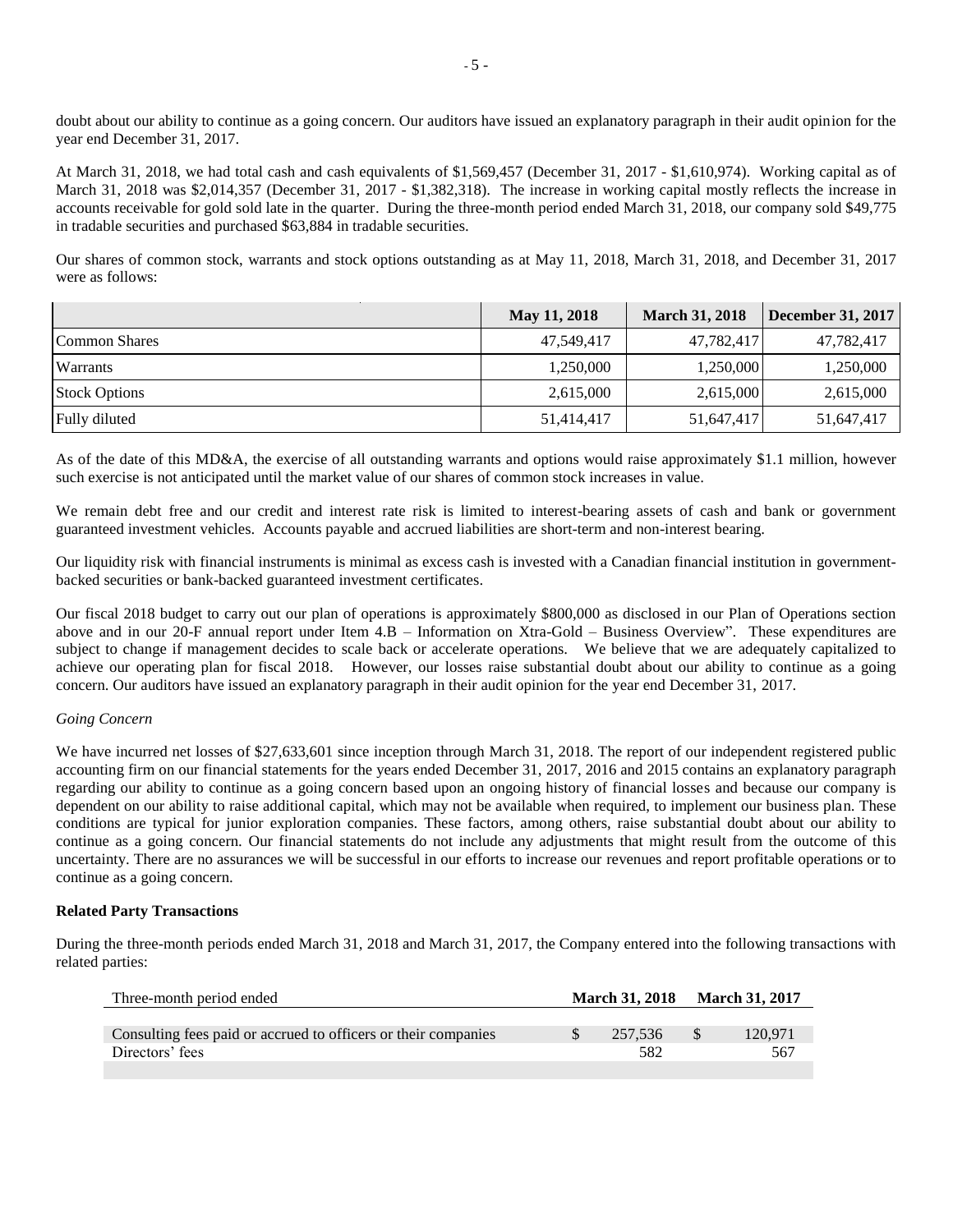Of the total consulting fees noted above, \$186,296 (March 31, 2017 - \$52,959) was incurred by the Company to a private company of which a related party is a 50% shareholder and director. The related party was entitled to receive \$93,148 (March 31, 2017 - \$26,480) of this amount. As at March 31, 2017, \$136,343 (December 31, 2017 - \$47,924) remains payable to this related company and \$5,000 (December 31, 2017 - \$5,000) remains payable to the related party for expenses earned for work on behalf of the Company.

At March 31, 2017, \$18,560 for the exercise of the stock options were outstanding. This balance was received subsequent to March 31, 2017.

During 2017 the Company granted 610,000 options to insiders at a price of \$0.24 (CAD\$0.30). A total of \$75,502 was included in consulting fees related to these options, of which \$nil was recorded in the first three months of 2017.

### *Material Commitments* **Mineral Property Commitments**

Our company is committed to expend, from time to time fees payable:

- to the Minerals Commission of Ghana for:
	- an extension of an expiry date of a prospecting license (currently \$15,000 for each occurrence);
	- a grant of a mining lease (currently  $$100,000$ );
	- an extension of a mining lease (currently  $$100,000$ );
	- annual operating permits; and
	- the conversion of a reconnaissance license to a prospecting license (currently \$20,000);
- to the Environmental Protection Agency of Ghana for:
	- processing and certificate fees with respect to EPA permits;
	- the issuance of permits before the commencement of any work at a particular concession; or
	- the posting of a bond in connection with any mining operations undertaken by our company; and
- for a legal obligation associated with our mineral properties for clean up costs when work programs are completed. We are committed to expend an aggregate of less than \$500 in connection with annual ground rent and mining permits to enter upon and gain access to the area covered by our mining leases and future reconnaissance and prospecting licenses for our following concessions and such other financial commitments arising out of any approved exploration programs in connection therewith:
	- the Apapam concession (Kibi project);
	- the Kwabeng concession (Kwabeng project);
	- the Pameng concession (Pameng project);
	- the Banso concession (Banso project); and
	- the Muoso concession (Muoso project).

Upon and following the commencement of gold production at any of our projects, a royalty of the net smelter returns is payable quarterly to the Government of Ghana as prescribed by legislation.

# *Purchase of Significant Equipment*

We consider the availability of equipment to conduct our exploration activities. During the three-month period ended March 31, 2018 we purchased a generator set and a new pickup truck. While we do not expect we will be buying any additional equipment in the foreseeable future, we will continue to assess the situation and weigh our program needs against equipment availability.

#### *Off Balance Sheet Arrangements*

Our company has no off balance sheet arrangements.

#### **Fair value of financial assets and liabilities**

Our company measures the fair value of financial assets and liabilities based on US GAAP guidance which defines fair value, establishes a framework for measuring fair value, and expands disclosures about fair value measurements. This measurement is unchanged from December 31, 2017 and is explained in Note 3 of the condensed consolidated interim financial statements for the three months ended March 31, 2018.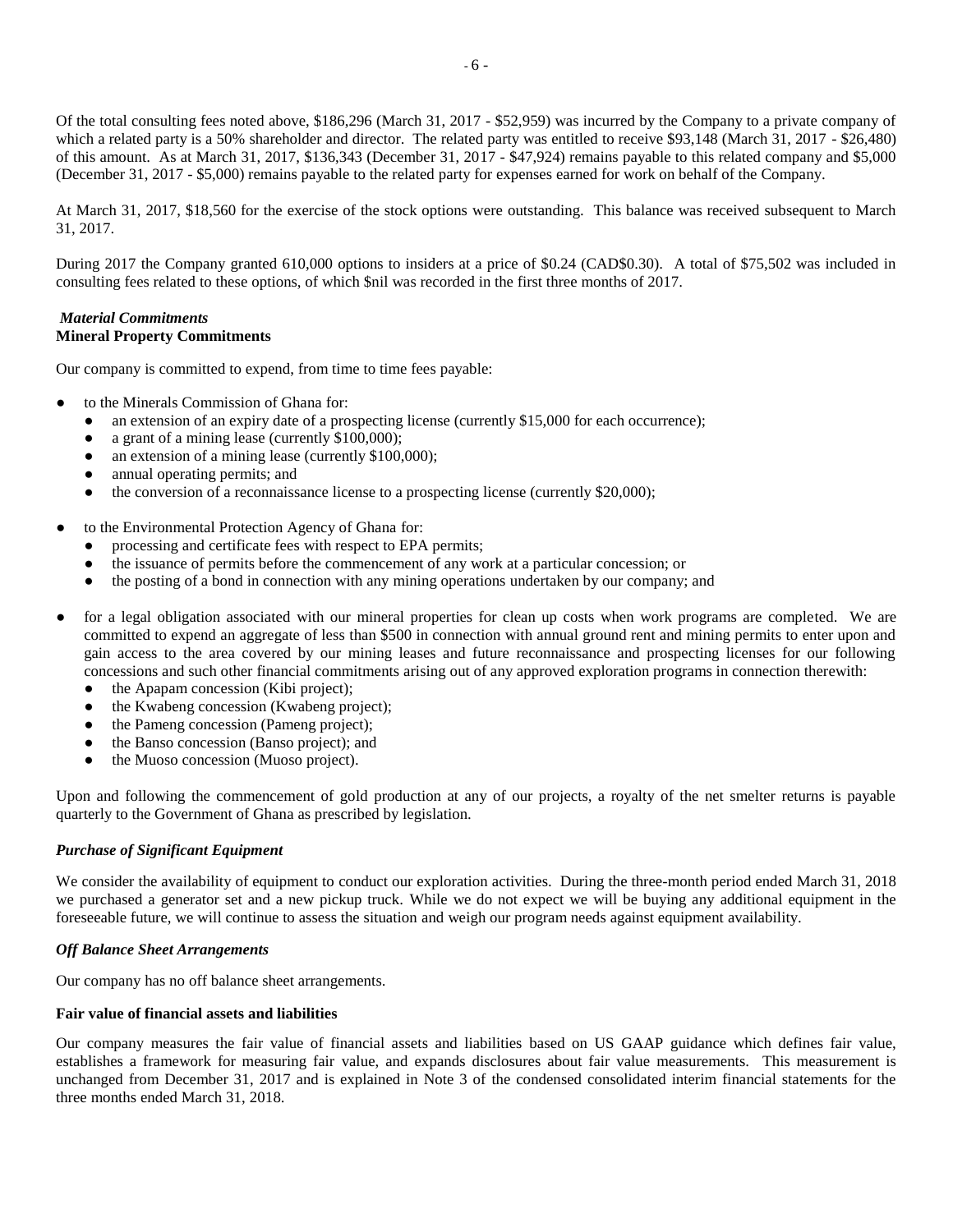The following table presents information about the assets that are measured at fair value on a recurring basis as of March 31, 2018 and December 31, 2017, and indicates the fair value hierarchy of the valuation techniques our company utilized to determine such fair value.

|                                  |   | March 31,<br>2018 | <b>Quoted Prices</b><br>in Active<br><b>Markets</b><br>(Level 1) |   | <b>Significant</b><br><b>Other</b><br><b>Observable</b><br>Inputs<br>(Level 2) |               | <b>Significant</b><br><b>Unobservable</b><br>Inputs<br>(Level 3) |
|----------------------------------|---|-------------------|------------------------------------------------------------------|---|--------------------------------------------------------------------------------|---------------|------------------------------------------------------------------|
| Cash and cash equivalents        | ¢ | 1,298,135         | \$<br>1,298,135                                                  | S |                                                                                | <sup>\$</sup> |                                                                  |
| Restricted cash                  |   | 271,322           | 271,322                                                          |   |                                                                                |               |                                                                  |
| Investment in trading securities |   | 259,402           | 259,402                                                          |   |                                                                                |               |                                                                  |
| Warrant liability                |   | (1,000)           |                                                                  |   |                                                                                |               | (1,000)                                                          |
| Total                            |   | 1,827,859         | 1,828,859                                                        |   |                                                                                |               | (1,000)                                                          |

|                                  |    | December 31,<br>2017 | <b>Quoted Prices</b><br>in Active<br><b>Markets</b><br>(Level 1) | <b>Significant</b><br><b>Other</b><br><b>Observable</b><br>Inputs<br>(Level 2) |          | <b>Significant</b><br><b>Unobservable</b><br>Inputs<br>(Level 3) |
|----------------------------------|----|----------------------|------------------------------------------------------------------|--------------------------------------------------------------------------------|----------|------------------------------------------------------------------|
| Cash and cash equivalents        | \$ | 1,364,652            | \$<br>1,364,652                                                  | \$                                                                             | -S       |                                                                  |
| Restricted cash                  |    | 246,322              | 246,322                                                          |                                                                                |          |                                                                  |
| Investment in trading securities |    | 270,309              | 270,309                                                          |                                                                                |          |                                                                  |
| Warrant liability                |    | (1,000)              |                                                                  |                                                                                |          | (1,000)                                                          |
| Total                            | Φ  | 1,880,283            | 1,881,283                                                        | \$                                                                             | <b>S</b> | (1,000)                                                          |

# **Critical Accounting Estimates and Changes in Accounting Policies**

All significant critical accounting estimates are fully disclosed in Note 3 of the unaudited condensed consolidated financial statements for the three months ended March 31, 2018 and are unchanged from those reported in our December 31, 2017 audited consolidated financial statements.

#### *Caution Regarding Forward-Looking Statements*

This MD&A contains certain forward-looking information and forward-looking statements, as defined in applicable securities laws (collectively referred to herein as "forward-looking statements"). These statements relate to future events or our company's future performance. All statements other than statements of historical fact are forward-looking statements. Often, but not always, forwardlooking statements can be identified by the use of words such as "plans", "expects", "is expected", "budget", "scheduled", "estimates", "continues", "forecasts", "projects", "predicts", "intends", "anticipates" or "believes", or variations of, or the negatives of, such words and phrases or state that certain actions, events or results "may", "could", "would", "should", "might" or "will" be taken, occur or be achieved. Forward-looking statements involve known and unknown risks, uncertainties and other factors, which may cause actual results to differ materially from those anticipated in such forward-looking statements. The forward-looking statements in this MD&A speak only as of the date of this MD&A or as of the date specified in such statement.

The following table outlines certain significant forward-looking statements contained in this MD&A and provides the material assumptions used to develop such statements and material risk factors that could cause actual results to differ materially from the forward-looking statements.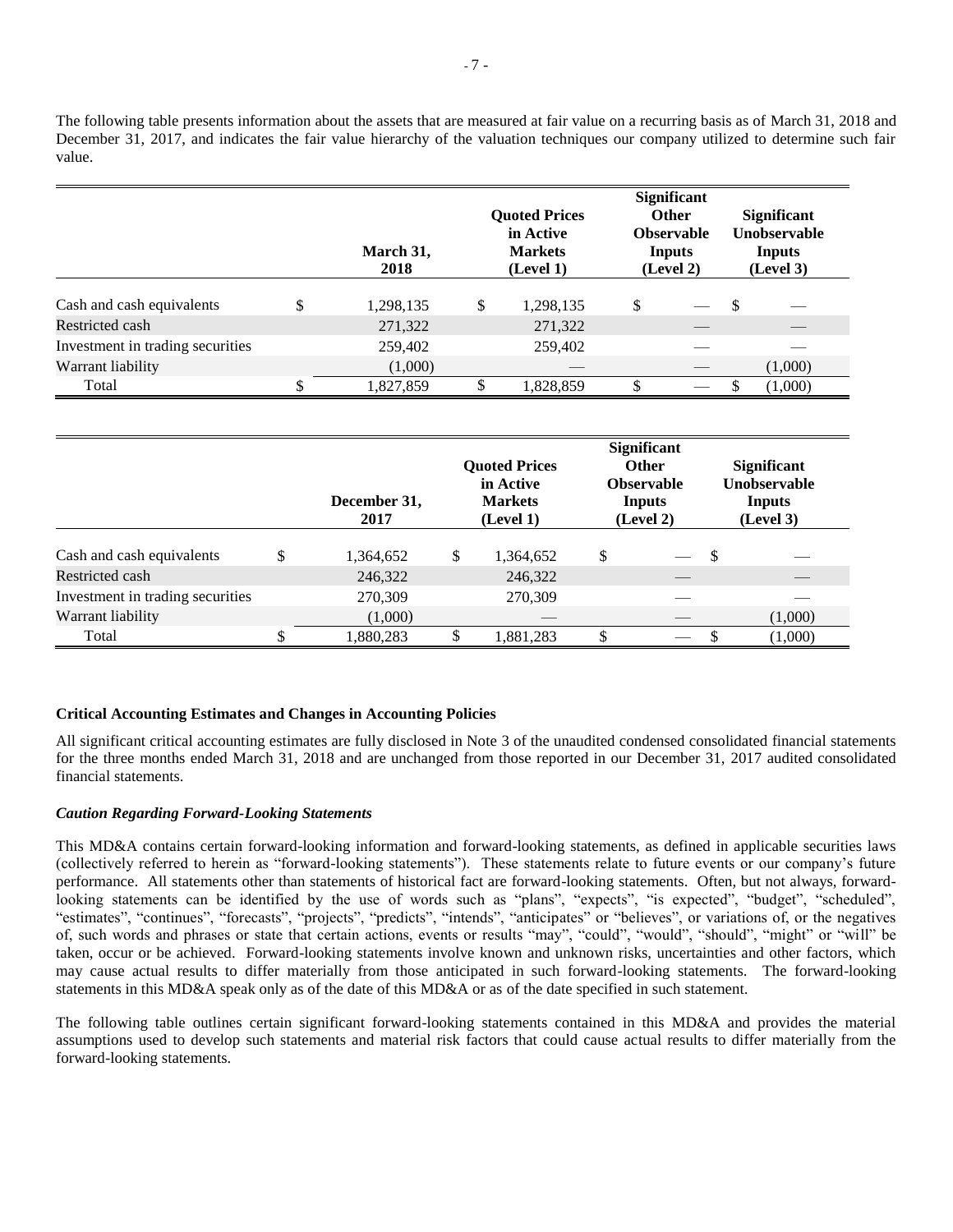| <b>Forward-Looking Statements</b>                                                                                                                                                                | <b>Assumptions</b>                                                                                                                                                           | <b>Risk Factors</b>                                                                                                                                                                                                                 |
|--------------------------------------------------------------------------------------------------------------------------------------------------------------------------------------------------|------------------------------------------------------------------------------------------------------------------------------------------------------------------------------|-------------------------------------------------------------------------------------------------------------------------------------------------------------------------------------------------------------------------------------|
| Potential of Xtra-Gold's properties<br>to contain economic gold deposits                                                                                                                         | Availability of financing for our<br>projects.                                                                                                                               | Changes in the capital markets impacting<br>availability of future financings.                                                                                                                                                      |
| and other mineral deposits and/or to<br>become near-term and/or low-cost<br>producers                                                                                                            | Actual results of our exploration,<br>resource goals, metallurgical testing,<br>economic studies and development<br>activities will be favourable.                           | Uncertainties involved in interpreting<br>geological data and confirming title to<br>acquired properties.                                                                                                                           |
|                                                                                                                                                                                                  | Operating, exploration and<br>development costs will be consistent<br>with our expectations.                                                                                 | Possibility of future exploration results,<br>metallurgical test work, economic studies<br>and development activities will not be<br>consistent with our expectations.                                                              |
|                                                                                                                                                                                                  | Ability to retain and attract skilled<br>staff.                                                                                                                              | Variations from the technical reports.                                                                                                                                                                                              |
|                                                                                                                                                                                                  | All requisite regulatory and<br>governmental approvals will be<br>received on a timely basis on terms<br>acceptable to Xtra-Gold, including<br>development of any deposit in | Increases in costs, environmental<br>compliance and changes in environmental,<br>local legislation and regulation, community<br>support and the political and economic<br>climate.<br>Price volatility of gold and other associated |
|                                                                                                                                                                                                  | compliance with Ghanaian mining<br>law.                                                                                                                                      | commodities impacting the economics of our<br>projects.                                                                                                                                                                             |
|                                                                                                                                                                                                  | Social engagement and local<br>acceptance of our projects.                                                                                                                   |                                                                                                                                                                                                                                     |
|                                                                                                                                                                                                  | Economic, political and industry<br>market conditions will be favourable.                                                                                                    |                                                                                                                                                                                                                                     |
| Potential to expand the NI 43-101<br>resources on Xtra-Gold's existing                                                                                                                           | Availability of financing.                                                                                                                                                   |                                                                                                                                                                                                                                     |
| Actual results of our exploration,<br>projects and achieve its growth<br>resource goals, metallurgical testing,<br>targets<br>economic studies and development<br>activities will be favourable. |                                                                                                                                                                              | availability of future financings.<br>Uncertainties involved in interpreting<br>geological data and confirming title to<br>acquired properties.                                                                                     |
|                                                                                                                                                                                                  | NI 43-101 technical reports are correct<br>and comprehensive.                                                                                                                | Possibility of future exploration results,<br>metallurgical test work, economic studies                                                                                                                                             |
|                                                                                                                                                                                                  | Operating, exploration and<br>development costs will be consistent                                                                                                           | and development activities will not be<br>consistent with our expectations.                                                                                                                                                         |
|                                                                                                                                                                                                  | with our expectations.<br>Ability to retain and attract skilled                                                                                                              | Variations from the technical reports.<br>Increases in costs, environmental                                                                                                                                                         |
|                                                                                                                                                                                                  | staff.                                                                                                                                                                       | compliance and changes in environmental,<br>local legislation and regulation, community                                                                                                                                             |
|                                                                                                                                                                                                  | All requisite regulatory and<br>governmental approvals will be<br>received on a timely basis on terms                                                                        | support and the political and economic<br>climate.                                                                                                                                                                                  |
|                                                                                                                                                                                                  | acceptable to Xtra-Gold.                                                                                                                                                     | Price volatility of gold and other associated<br>commodities impacting the economics of our                                                                                                                                         |
|                                                                                                                                                                                                  | Social engagement and local<br>acceptance of our projects.                                                                                                                   | projects.                                                                                                                                                                                                                           |
|                                                                                                                                                                                                  | Economic, political and industry<br>market conditions will be favourable.                                                                                                    | Continued cooperation of government bodies<br>to conduct placer operations.                                                                                                                                                         |
|                                                                                                                                                                                                  | Continuance of gold recovery<br>operations.                                                                                                                                  |                                                                                                                                                                                                                                     |
| Ability to meet working capital<br>needs for fiscal 2018                                                                                                                                         | Operating and exploration activities<br>and associated costs will be consistent<br>with our current expectations.                                                            | Changes in the capital markets impacting<br>availability and timing of future financings<br>on acceptable terms.                                                                                                                    |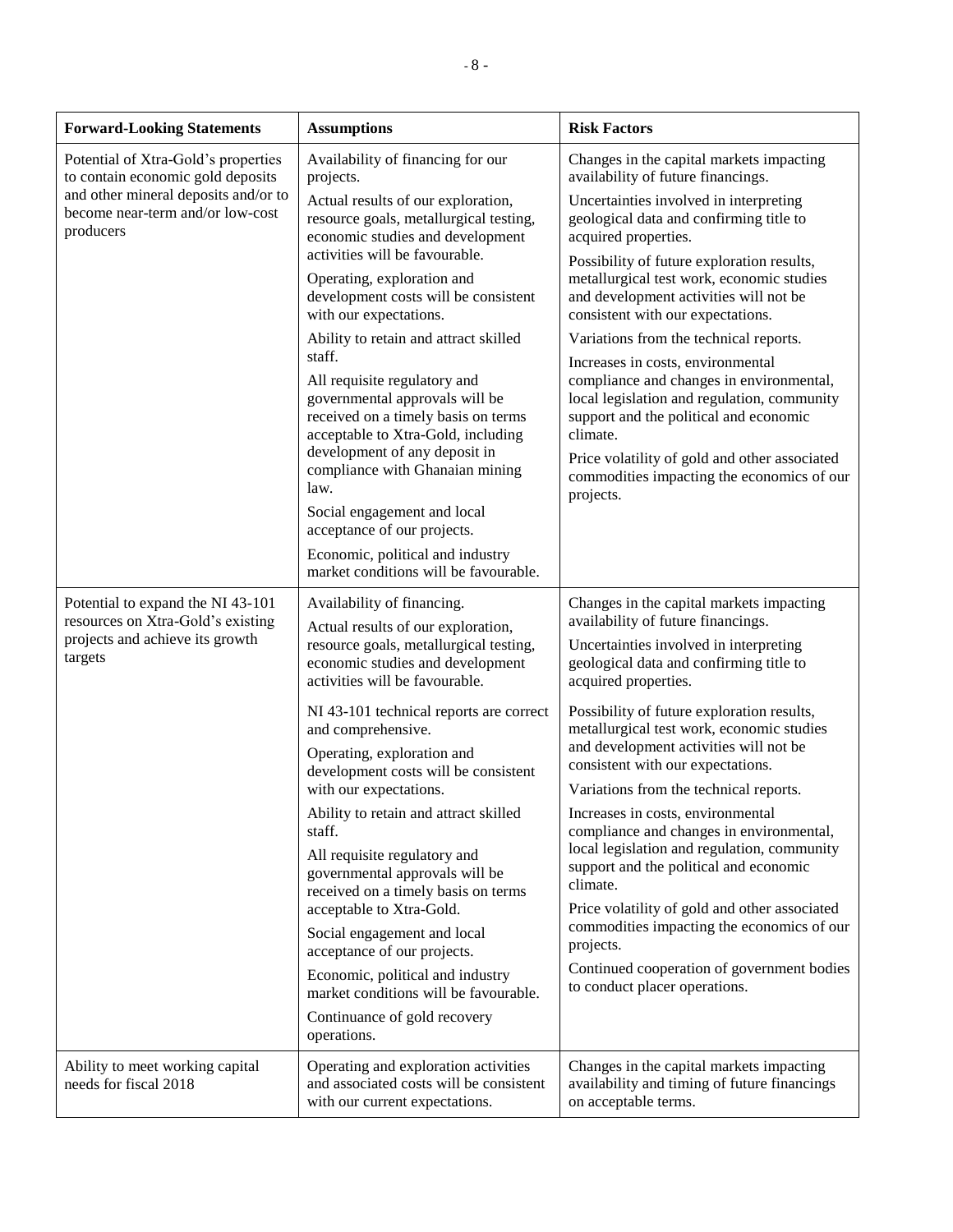| <b>Forward-Looking Statements</b>                                                                                                                                                                            | <b>Assumptions</b>                                                                                                                                                                                                                                                                                                                                                                                                                                                                                                                                                                                         | <b>Risk Factors</b>                                                                                                                                                                                                                                                                                                                                                                                                                                                                                                                                                                                     |
|--------------------------------------------------------------------------------------------------------------------------------------------------------------------------------------------------------------|------------------------------------------------------------------------------------------------------------------------------------------------------------------------------------------------------------------------------------------------------------------------------------------------------------------------------------------------------------------------------------------------------------------------------------------------------------------------------------------------------------------------------------------------------------------------------------------------------------|---------------------------------------------------------------------------------------------------------------------------------------------------------------------------------------------------------------------------------------------------------------------------------------------------------------------------------------------------------------------------------------------------------------------------------------------------------------------------------------------------------------------------------------------------------------------------------------------------------|
|                                                                                                                                                                                                              | Capital markets and financing<br>opportunities are favourable to Xtra-<br>Gold.                                                                                                                                                                                                                                                                                                                                                                                                                                                                                                                            | Increases in costs, environmental<br>compliance and changes in environmental,<br>other local legislation and regulation.                                                                                                                                                                                                                                                                                                                                                                                                                                                                                |
|                                                                                                                                                                                                              | Sale of any investments, if warranted,<br>on acceptable terms.                                                                                                                                                                                                                                                                                                                                                                                                                                                                                                                                             | Adjustments to currently proposed operating<br>and exploration activities.                                                                                                                                                                                                                                                                                                                                                                                                                                                                                                                              |
|                                                                                                                                                                                                              | Xtra-Gold continues as a going<br>concern.                                                                                                                                                                                                                                                                                                                                                                                                                                                                                                                                                                 | Price volatility of gold and other<br>commodities impacting sentiment for<br>investment in the resource markets.                                                                                                                                                                                                                                                                                                                                                                                                                                                                                        |
| Plans, costs, timing and capital for<br>future exploration and development<br>of Xtra-Gold's properties including<br>the potential impact of complying<br>with existing and proposed laws<br>and regulations | Availability of financing for our<br>exploration and development<br>activities.<br>Actual results of our exploration,<br>resource goals, metallurgical testing,<br>economic studies and development<br>activities will be favourable.<br>Operating, exploration and<br>development costs will be consistent<br>with our expectations.<br>Ability to retain and attract skilled<br>staff.<br>All requisite regulatory and<br>governmental approvals will be<br>received on a timely basis on terms<br>acceptable to Xtra-Gold.<br>Economic, political and industry<br>market conditions will be favourable. | Changes in the capital markets impacting<br>availability of future financings.<br>Uncertainties involved in interpreting<br>geological data and confirming title to<br>acquired properties.<br>Possibility of future exploration results,<br>metallurgical test work and economic studies<br>will not be consistent with our expectations.<br>Increases in costs, environmental<br>compliance and changes in environmental,<br>local legislation and regulation and political<br>and economic climate.<br>Price volatility of gold and other<br>commodities impacting the economics of our<br>projects. |
| Management's outlook regarding<br>future trends                                                                                                                                                              | Availability of financing.<br>Actual results of our exploration,<br>resource goals, metallurgical testing,<br>economic studies and development<br>activities will be favourable.<br>Prices for gold and other commodities<br>will be favourable to Xtra-Gold.<br>Government regulation in Ghana will<br>support development of any deposit.                                                                                                                                                                                                                                                                | Price volatility of gold and other<br>commodities impacting the economics of our<br>projects and appetite for investing in junior<br>gold exploration equities.<br>Possibility of future exploration results,<br>metallurgical test work, economic studies<br>and development activities will not be<br>consistent with our expectations.<br>Increases in costs, environmental<br>compliance and changes in economic,<br>political and industry market climate.                                                                                                                                         |

Inherent in forward-looking statements are risks, uncertainties and other factors beyond Xtra-Gold's ability to predict or control. Please also make reference to those risk factors listed in the "Risk Factors" section above. Readers are cautioned that the above chart is not exhaustive of the factors that may affect the forward-looking statements, and that the underlying assumptions may prove to be incorrect. Actual results and developments are likely to differ, and may differ materially, from those expressed or implied by the forward-looking statements contained in this MD&A.

Forward-looking statements involve known and unknown risks, uncertainties and other factors which may cause Xtra-Gold's actual results, performance or achievements to be materially different from any of its future results, performance or achievements expressed or implied by forward-looking statements. All forward-looking statements herein are qualified by this cautionary statement. Accordingly, readers should not place undue reliance on forward-looking statements. Our company undertakes no obligation to update publicly or otherwise revise any forward-looking statements whether as a result of new information or future events or